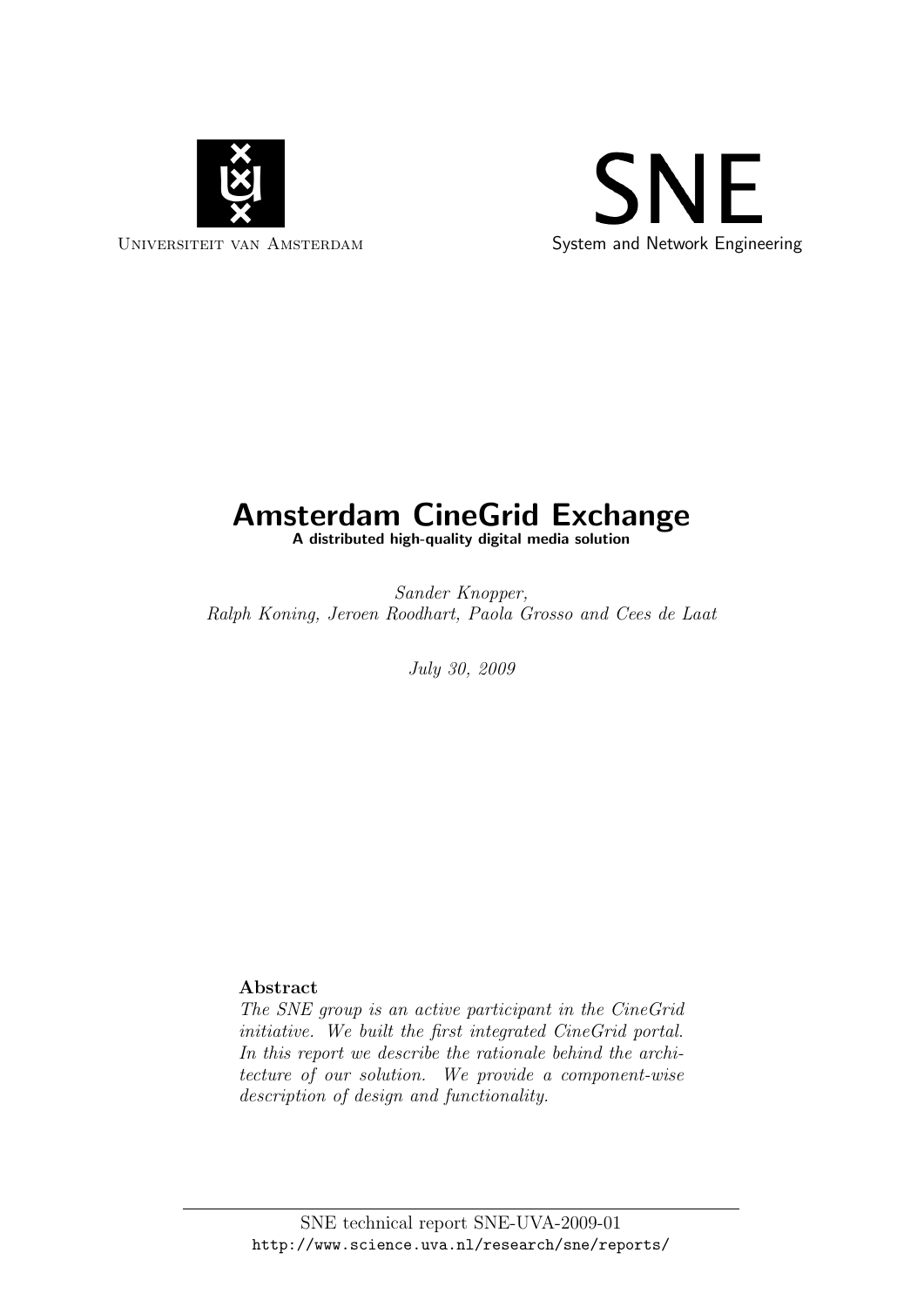## 1 Introduction

CineGrid[1] is an organization focused on the distribution of very-highquality digital media over photonic networks. It does this by stimulating research, development and demonstrations within its community. This community consists of researchers in the academic world but also some companies such as film studios.

The very-high-quality digital media we're currently working with is the 4k standard. 4K offers a resolution of 4096 by 2160 pixels. Table 1 provides an summary of the characteristics of various media formats.

| Format     | X.   | Y    | Rate          | Color              | Frame   | Frame |
|------------|------|------|---------------|--------------------|---------|-------|
|            |      |      | $({\rm fps})$ | $(\text{bits/px})$ | (px)    | (MB)  |
| $720p$ HD  | 1280 | 720  | 60            | 24                 | 921600  | 2.8   |
| $1080p$ HD | 1920 | 1080 | 30            | 24                 | 2073600 | 6.2   |
| 2k         | 2048 | 1080 | 24<br>48      | 36                 | 2211840 | 10    |
| <b>SHD</b> | 3840 | 2160 | 30            | 24                 | 8294400 | 25    |
| 4k         | 4096 | 2160 | 24            | 36                 | 8847360 | 40    |

Table 1: Overview of current media formats

Compared to the 1080p HD standard, which is nowadays quite common for home cinema systems, the resolution of 4k is 4 times larger.

| Format     | Flow       | Stream                   |  |
|------------|------------|--------------------------|--|
|            | (MB/s)     | (Gbit/s)                 |  |
| $720p$ HD  | 170        | 1.3                      |  |
| 1080p HD   | 190        | 1.5                      |  |
| 2k         | 240<br>480 | /3.8<br>1.9 <sub>1</sub> |  |
| <b>SHD</b> | 750        | 6.0                      |  |
| 4k         | 960        | 7.6                      |  |

Table 2: Network requirements of the various media formats

Table 2 reports the network requirements for transport of each of these formats. 4K results in a bandwidth of 7.6 Gbit/s (compared to 1.5 Gbit/s for 1080p); this requires a quite advanced network infrastructure.

# 2 The CineGrid Exchange

The CineGrid Exchange is the central distribution point in the CineGrid collaboration. The world-wide version is under development. When com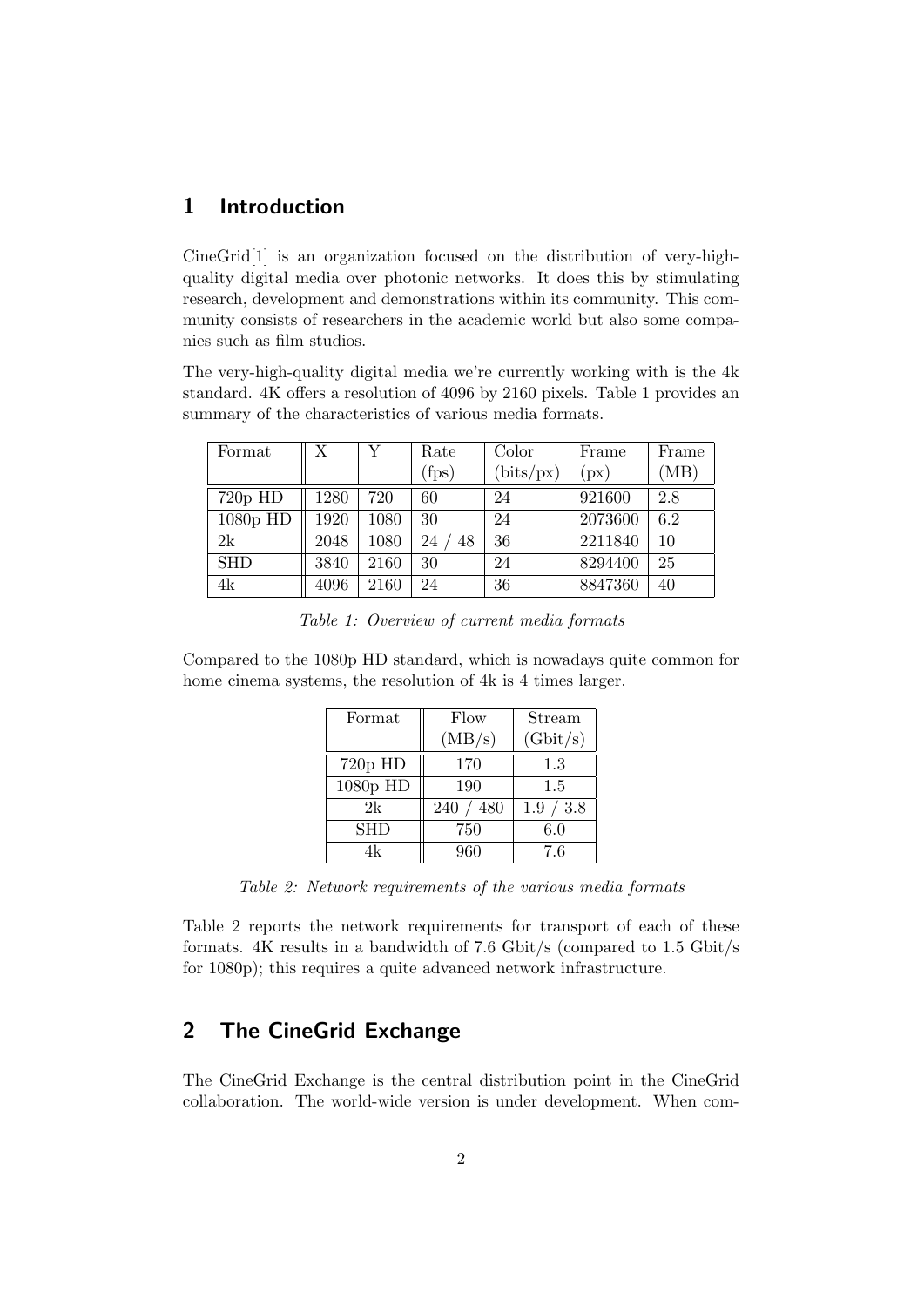pleted, it will provide a distributed storage system for digital video content across the world.

The Exchange relies on the existence of metadata associated with the content. These metadata would include the author, title of the video for instance, but also some more technical information like resolution, color depth, etc. This information allows the system to automatically place the video into the storage system and make arrangements for the video to pop up in the user interface. It is possible to store the video in different formats (in terms of resolution and encoding for instance) and on different sites. In the end, a CineGrid user is not aware of the distributed nature of the storage. He would just be browsing on a website searching for content of his liking and - provided that he has the technical means to receive the stream- start displaying the content on his screen.

A major technical requirements for the Exchange is extensibility. For example, different encodings require different media players; mechanisms that allow to add new types of players related to new encodings seamlessly are a must. The playback functionality has to be fully pluggable. The same holds for the storage back-end, so also this part of the system is fully pluggable.

## 3 Architecture

There are 3 distinct subsystems in the prototype system we've developed:

- the web portal
- the metadata server
- the stream server

Fig.1 shows the overall architecture of our Exchange. A metadata and stream server form a pair within a single streaming server. We can have multiple sites where digital content is publicly available, but there's only a need for a single web portal. The web portal retrieves its data from the metadata servers at the different sites and when playback is requested, it notifies the corresponding streaming server.

The global workflow is as follow:

- 1. a user browses the portal. The portal contains information about all the available content. The portal has access to a database filled with information it gets from the metadata server.
- 2. the user selects a movie and decides he wants to display it.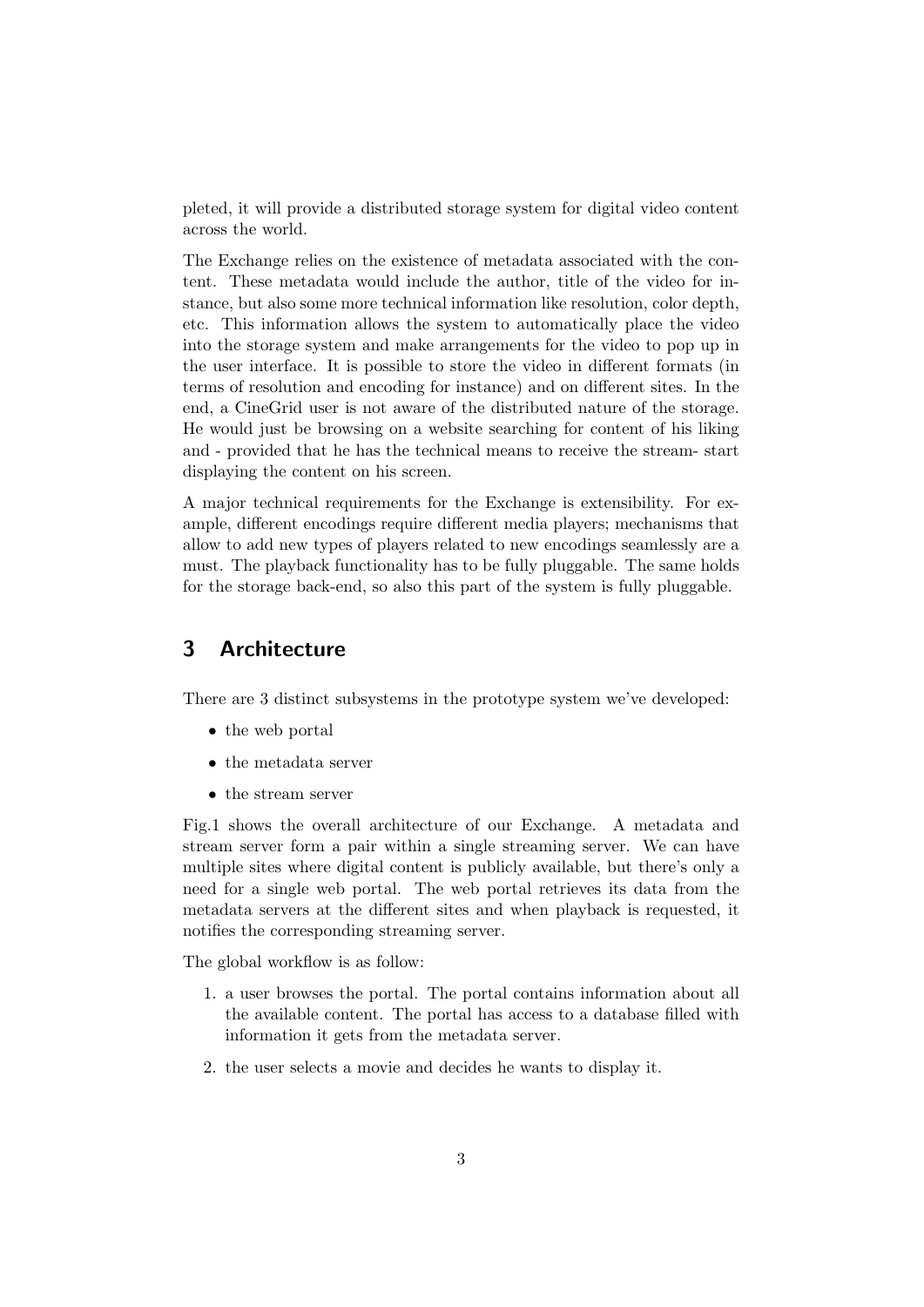

Figure 1: Architectural overview of the Amsterdam CineGrid Exchange

3. the portal communicates with the stream server which will then take care of streaming the content from disk to the display.

In the following sections we give a more detailed overview of the three components.

#### 3.1 Streaming server

The streaming server manages the streaming of content to the display chosen by the user. It supports multiple media players and a queueing algorithm to make sure different media request do not interfere with each other.

Its functionalities are easily accessible by XML-RPC. It provides all the standard functions expected from a streaming server: it can start playing content, it allows to skip to another movie, it can stop playing the current movie and provide the status. This is accomplished by the use of threads.

The whole server is built around the scheduler, which schedules playback for the destinations (displays) available and holds queues. It periodically checks for movies that are finished playing and then frees that object and puts another movie in its place after which it will start that movie. The algorithm behind the scheduler is quite simple, but can easily be changed. It holds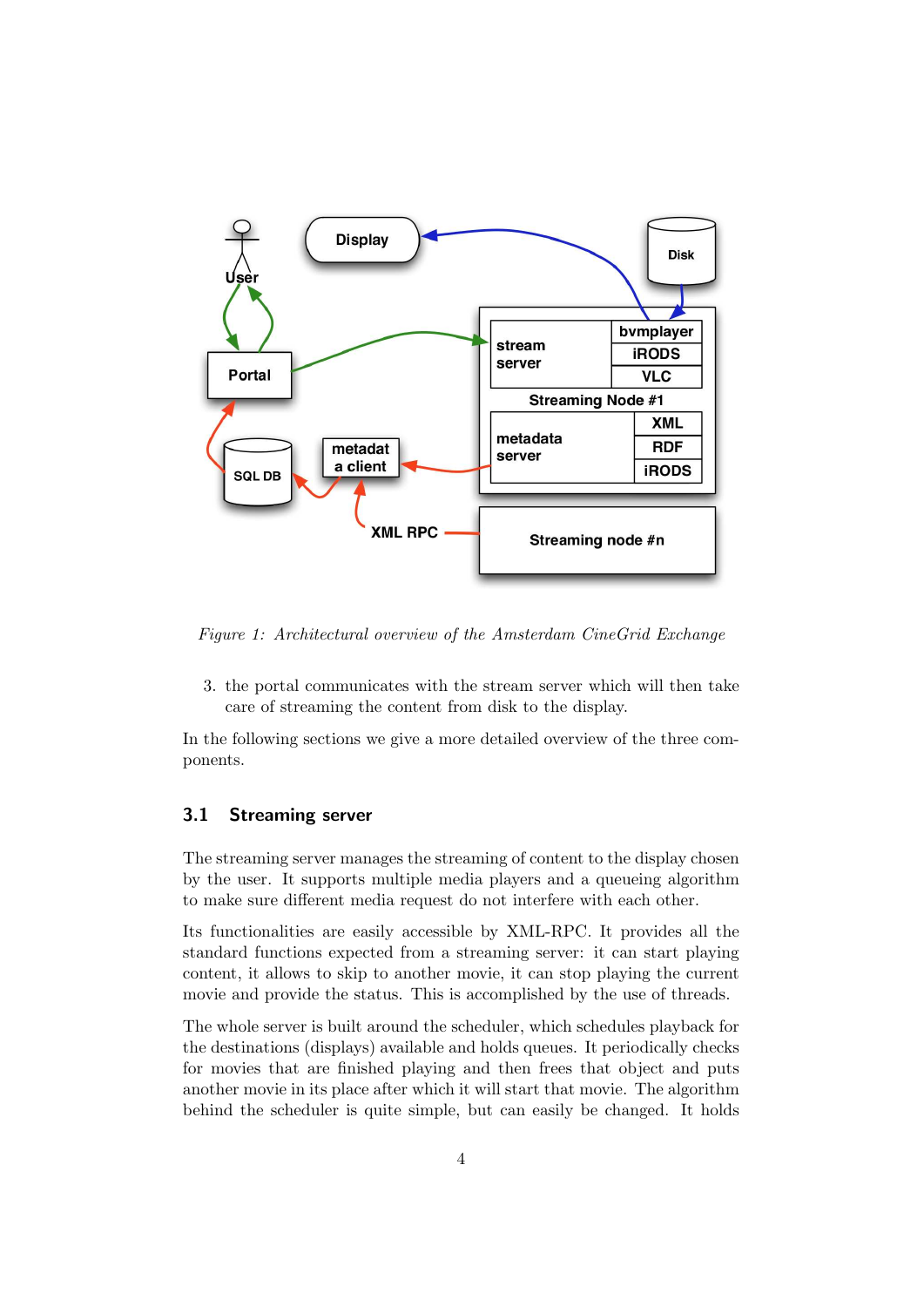an array of queues indexed by destination, so each destination (display) has its own queue. Within this queue are the player objects, these are objects already holding all the information needed to start playing the movie when the scheduler asks them to. When a new movie is being added, the scheduler checks the destination and looks if there's already a queue available for it. If there is, it simply puts the movie at the end of the queue, otherwise it creates a new queue for this destination and puts the movie in it while immediately giving it a signal to start playing. A periodic check loops through all the queues looking for movies that have stopped playing, while also cleaning up any empty queues.

When the scheduler starts playback for a specific player object, a new thread starts. This thread sets some initial variables, usually the parameters for the media player program, and after that it forks itself. In the forked process it starts the right media player with the correct parameters. At this point the media player takes care of actually displaying the content and the thread will exit eventually. The original process (before the fork) will simply wait for the new forked proces to finish, after which it will set the internal state to "finished playing" which will be noticed by the next periodic check of the scheduler.

Player objects are actually derived classes from the abstract player class. Each derived class is written to work with a single media player. Currently there is a class that works with SAGE[2] (a system used to stream content to tiled displays) and one that works with VLC. Adding support for new media players is relatively easy, simply create a new class derived from the abstract player class and fill in the required methods to properly call the media player executable.

#### 3.2 Metadata server

The metadata server's main goal is to gather all the available information about the content and save it as if it were a database. A very simple one though, as you can't execute complex queries on it, but you can request all the available information.

It consists of 4 main components:

- XML-RPC server, which communicates with the outer world
- metadata database, which holds all data about the content
- metadata consumer, which converts available metadata to an internal format
- file system watcher, which keeps track of file changes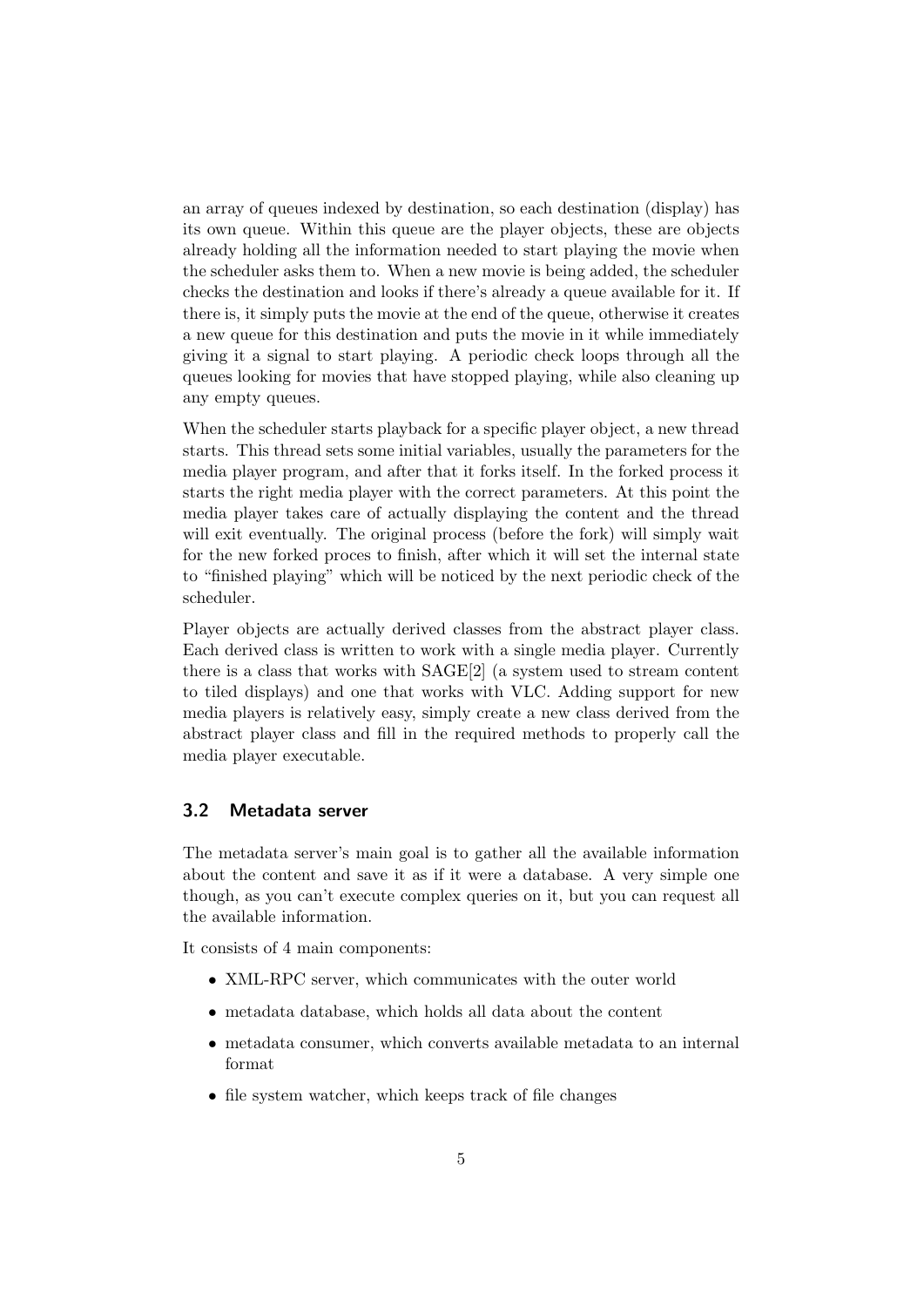The XML-RPC server main functionality is to send the complete database to other parties. Beside that, it can also be used to retrieve the date of the last update, so another party can figure out whether they need to update or not.

The metadata database is just a thread-safe container for single metadata objects. Basically it's a large array with some added functionality to make sure operations from the XML-RPC server and the file system watcher don't cause data inconsistencies. This is important, since each of them runs in its own thread.

The interface of the metadata consumer is described in an abstract class, this allows for multiple methods of harvesting metadata. Currently there's only one implementation, which is a regular file system based one. In simply reads XML files of a mounted file system and converts the data to the internal representation that will be put into the database.

The file system watcher is an optional but quite useful component. It only works in combination with the file system metadata consumer described above. It watches the file system where the content is placed for modifications. This could be when a new file has been created, an existing file has been modified or a file has been deleted. If such a modification occurs, the file system watcher notifies the metadata consumer to re-read the metadata thus effectively updating the database. The file system watcher also has an abstract interface, currently only an inotify implementation exists for use under GNU/Linux, new implementations are relatively easy to write.

#### 3.3 Web portal

The web portal is the only component the user sees and works with directly. It periodically checks for any updates the metadata servers might have, it then fetches all the metadata from that server and does this for all associated servers. It will then put all information into a local SQL database for fast lookup and support for complex queries, mostly required by the search functionality.

When a user enters the portal it sees the recently added movies along with a search field on top of the page. The user can search for specific keywords in the title of the movie for example, but also filter the output by author or video format.

After choosing a movie, a new page shows all the information about the movie and most importantly, all the formats the movie is available in. Formats are a combination of resolution and encoding, this lets low-bandwidth users also make use of the system for example. When the preferred format is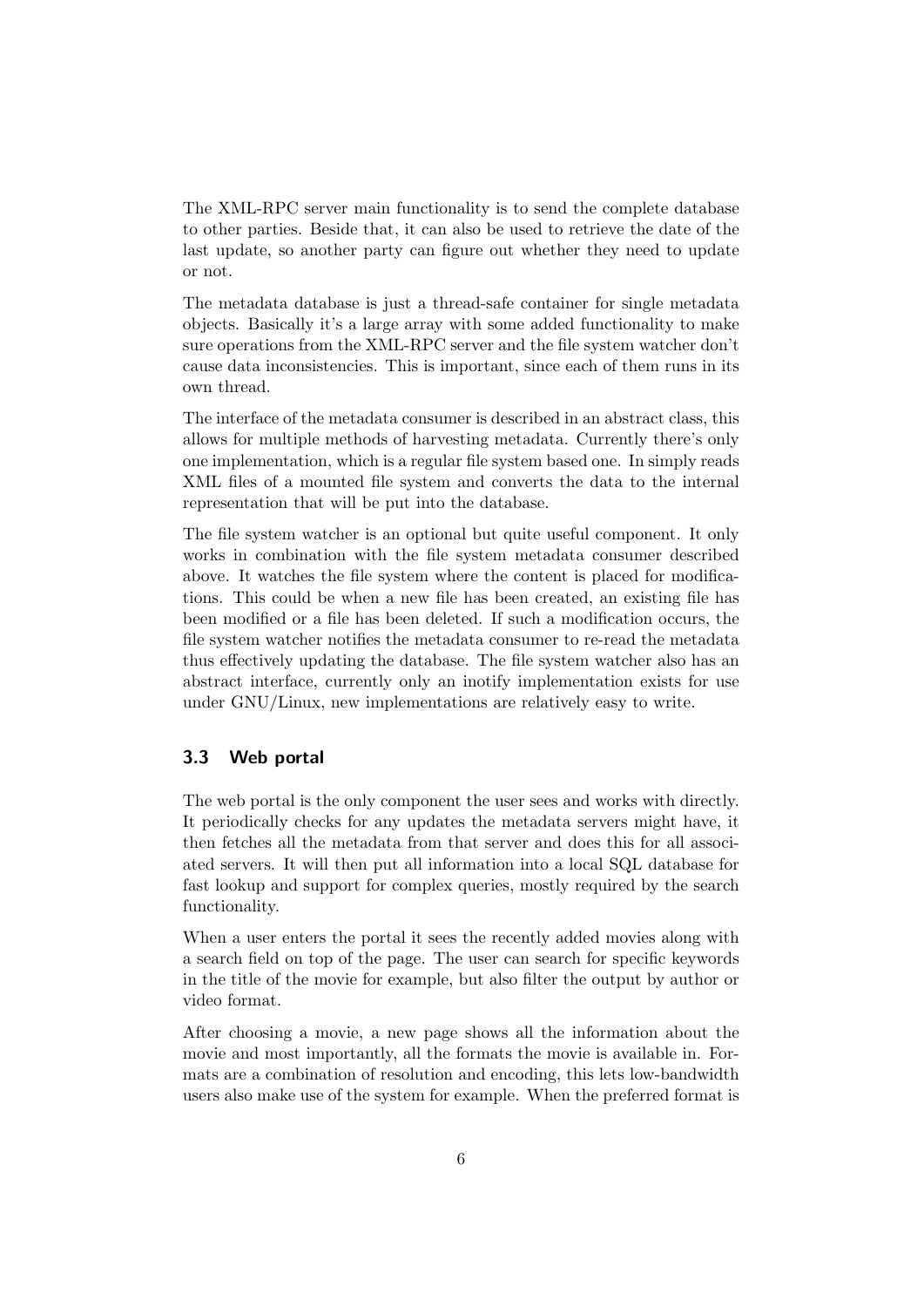known, a page where the destination can be supplied shows. At the moment this is a combo box filled with pre-defined values by the administrator. In other words, filled with known displays.

The final step consists of the portal looking up the corresponding streaming server of the movie after which it will send an XML-RPC request to start playback or at least put it in a queue. The user sees a confirmation of what happened.

## 4 About languages, libraries and frameworks

The metadata and streaming server are completely written in C++, making extensive use of the  $C++$  STL for strings, arrays, queues etc. Both programs come with an autotools-based build system, providing compile-time detection of available libraries. Such as inotify for example.

The SAGE[2] library is used by bvmplayer, a media player to display uncompressed or DXT encoded content.

VLC[3] is a media player, used to display content in all other encodings.

xmlrpc-c is an XML-RPC library for  $C/C++$  which is heavily used in both the metadata and streaming server.

Django[5] is a Python-based web framework which we've used for the web portal.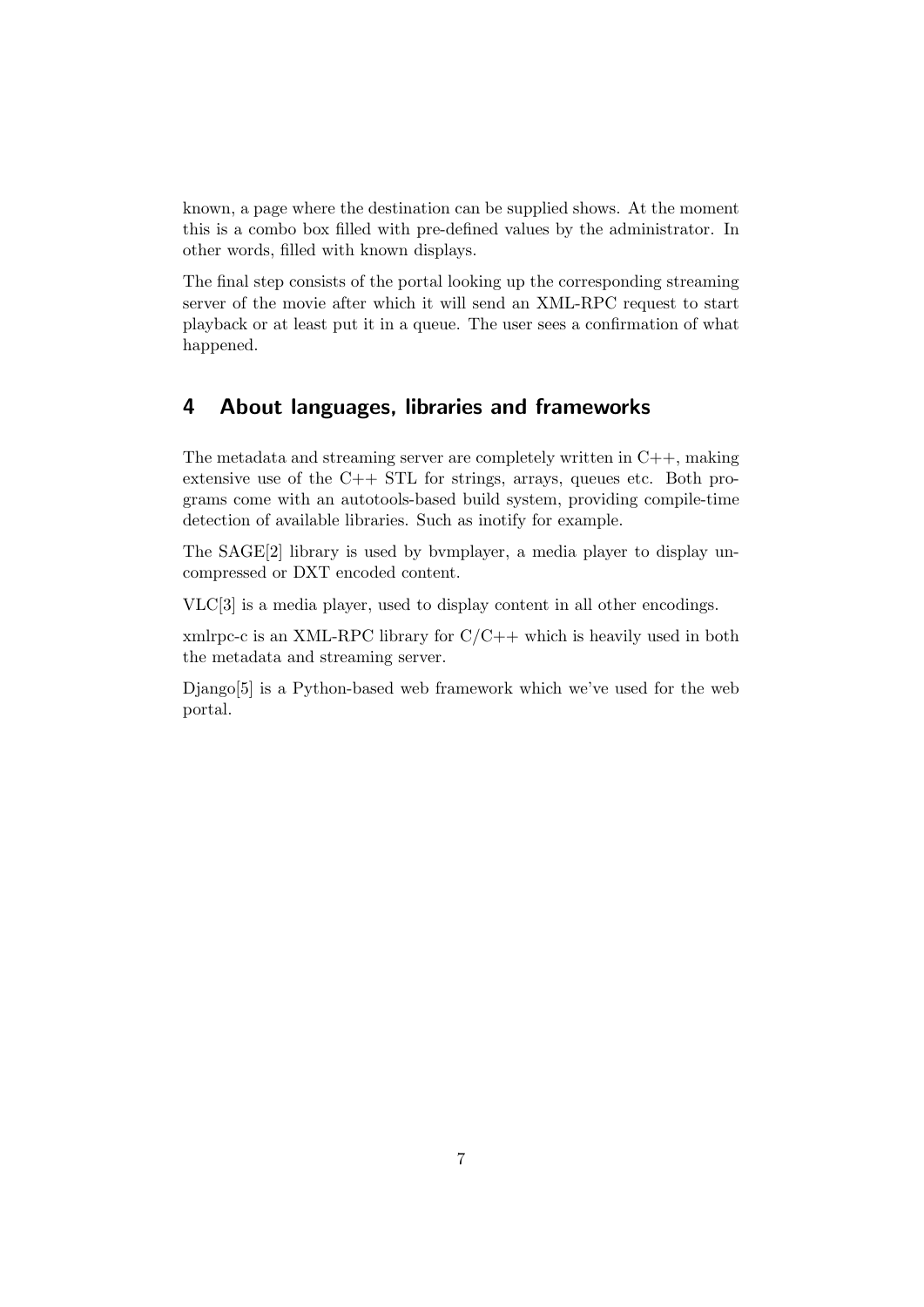### 5 Demonstrations

The preliminary version of this architecture has also been used at Nortel Networks Advanced Technology Summit (ATS) and SuperComputing 2008 (SC08)[6]. The preliminary version consisted of a very early implementation of the streaming server and no metadata server. The metadata had to be entered manually through the admin interface into the SQL database.

At ATS the focus of the demo was to demonstrate streaming very high quality video content using Provider Backbone Transport (PBT)[10] over a transatlantic link from our servers in Amsterdam to a display in Ottawa to test the Quality of Service properties of PBT. We used the Web portal to initiate the video streams and to select the proper display. We got some good results from this.

A week later at SuperComputing 2008 (SC08)[6] the same version of the portal was used as a part of a HPDMnet[12] demo. It involved streaming high quality content from our servers in Amsterdam to a display at the CANARIE[11] booth at SC08. The portal seemed to work very well, however there seemed to be networking problems resulting in major packet loss which could not be resolved during the event.

The architecture in its current form has been demonstrated at the Visualization Symposium in june 2009[13]. This included the metadata server, the new streaming server and an updated version of the web portal. During this demo people could select the video they wanted to see from the portal and stream it to the tiled panel display next to it. This worked very well and there were positive responses on the general look en feel, however when starting a stream people got confused selecting the proper streaming source and destination display. This is was because not all the streaming and display nodes in the list were functional at the time and you also had to be aware of the capabilities of the nodes, therefore this has to be improved or preferably automated in the future.

A poster has also been made about the architecture in its current form. This poster was demonstrated during the poster sessions of the Terena Networking Conference 2009[14].

## 6 Conclusion and future work

Although there's still quite a lot to be done, the overall foundations that this architecture provides lead to a usable digital content exchange. No matter what direction the CineGrid collaboration decides to go, the architecture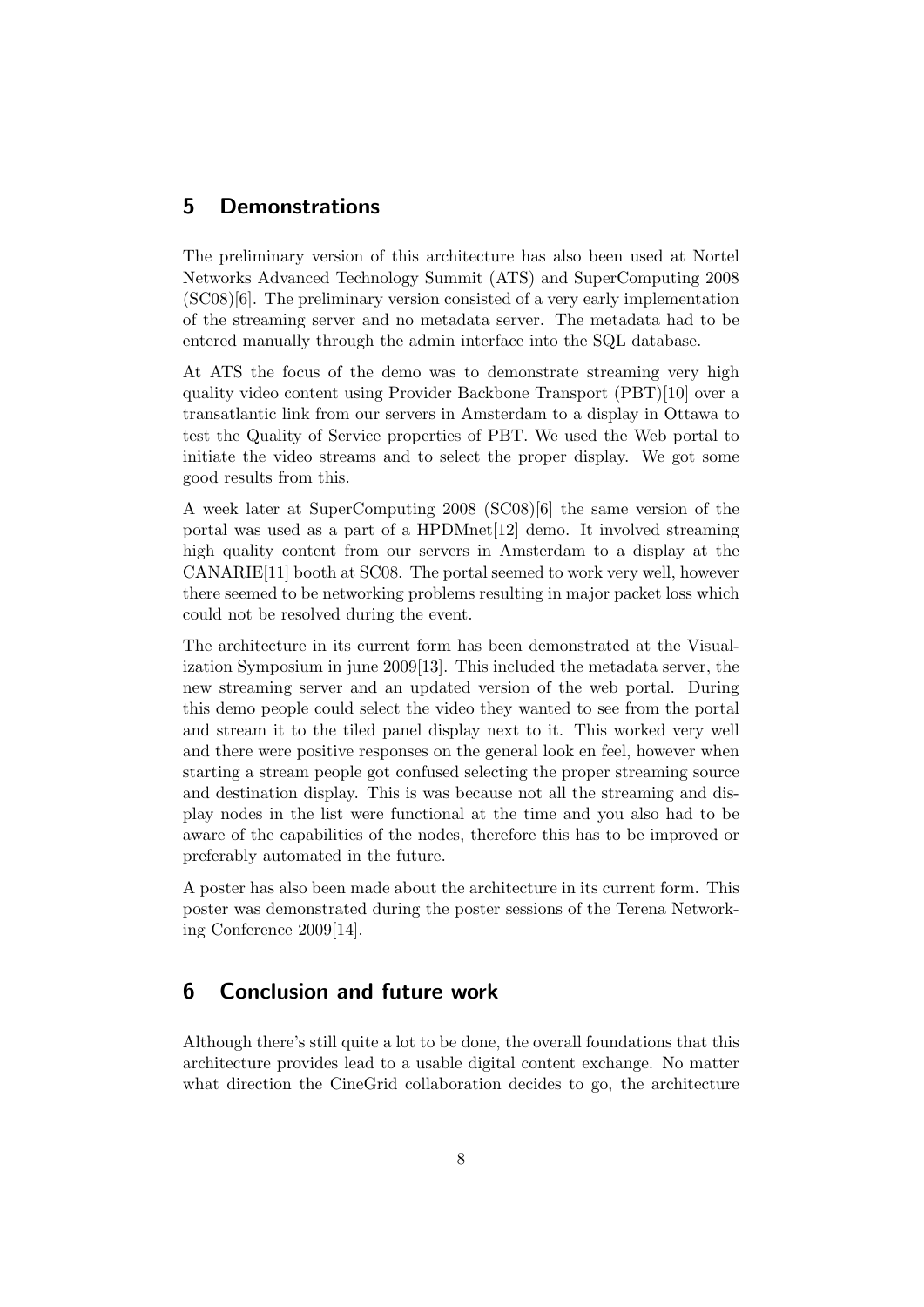is relatively easy to extend and modify to adhere to new standards and procedures.

Some of the improvements that could be implemented in the future include:

- Persistent database. The metadata server holds the metadata database in-memory currently. This is fast, but could lead to difficulties with large databases.
- Incremental updates. It would be nice if a client can ask for updates in the metadata database since the last update or a specific date. Currently, the metadata server always sends the entire database.
- iRODS integration. iRODS is the Integrated Rule-Oriented Data System [7]. It will manage the storage in the distributed Exchange. The integration with iRODS regards metadata as well as playback.
- Use of NDL. NDL [8] the Network Description Language is a series of RDF schema that allow better usage of the network,and in particular of circuit switched photonic networks, as the ones used in CineGrid. NDL can be used to determine available bandwith so the scheduler can schedule better.
- Security. XML-RPC connections aren't restricted in any way currently, implement some sort of security system possibly also using iRODS.

# References

- [1] CineGrid http://www.cinegrid.org
- [2] Scalable Adaptive Graphics Environment http://www.evl.uic.edu/cavern/sage/index.php
- [3] VLC, the cross-platform open-source multimedia framework, player and server http://www.videolan.org/vlc/
- [4] XML-RPC for C and  $C_{++}$ , a lightweight RPC library based on XML and HTTP http://xmlrpc-c.sourceforge.net/
- [5] Django, The Web framework for perfectionists with deadlines http://www.djangoproject.com/
- [6] SuperComputing 2008 http://sc08.supercomputing.org/